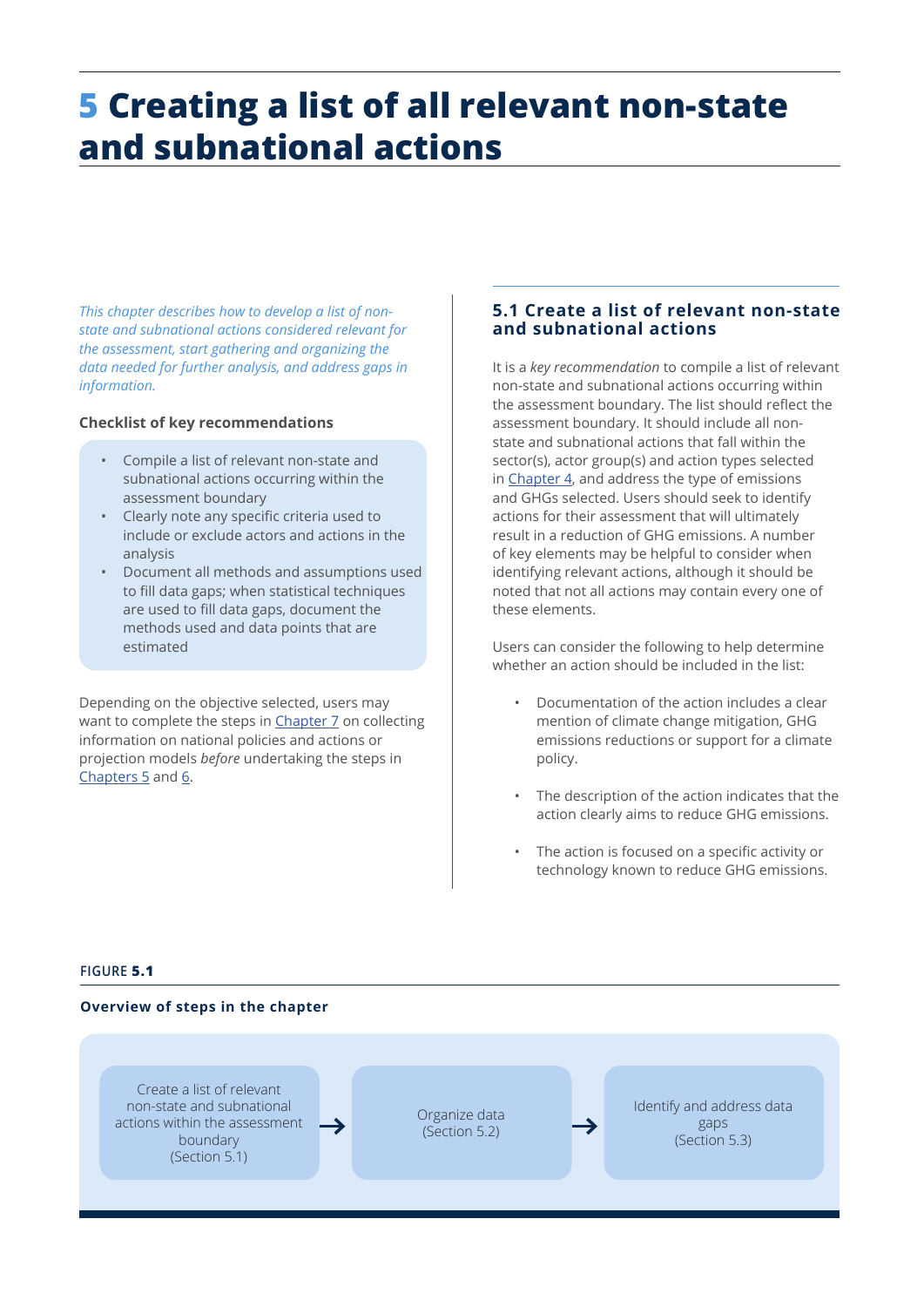- <span id="page-1-0"></span>• The action specifies a base year and/or a target year by which to achieve a reduction of GHG emissions.
- The action will take place (at least partially) within the boundary determined in Chapter 4.
- The action is additional to BAU or normal practice, and therefore truly contributes to exceeding the national targets.
- The action specifies intended impact using known, comparable and quantifiable metrics, and clarifies any assumptions – this will reduce limitations in the assessment.

The focus in this step is on compiling a list of actions that fall within the assessment boundary and ideally contain sufficient information (or the information can be obtained) indicated in the elements below that will be useful for further analysis. It is a *key recommendation* to clearly note any specific criteria used to include or exclude actors and actions in the analysis.

# **5.2 Organize data**

Different assessments may require different types of data. For example, a broad assessment with an objective to determine the impact of non-state and subnational actions on a country's overall emissions pathway will require information on base year emissions of the non-state and subnational actors, which can be estimated if no information is provided directly by non-state and subnational actors.<sup>40</sup> If an action does not specify a base year, users can use the year the action was established as the base year. To calculate additional emissions reductions from a city that pledges to increase its share of renewable electricity generation, users need information about the city's energy mix, baseline share of renewables, intended share of renewables as a result of the action, and technology-specific emission factors to convert megawatts of renewable electricity generation into emissions avoided.

At a minimum, users should collect information on actors, sectors targeted, the geographic coverage of actions, and targets in their list of relevant non-state and subnational actions. Additional information may also be required – for example, the year the

action was established or adopted, the base year and target year, the latest inventory year and inventory emissions, the current status or reported progress of the action, and whether the action is voluntary or mandatory. If the assessment includes all action types, users may want to also record the type of action to organize actions for later processing and to help inform a decision on whether to include the action in the final assessment.

Users may also want to record any known details about the origin of, or impetus for, the action being established – for example, whether a business action is in response to a regulatory requirement, or whether a subnational action is contributing towards a target of a higher-level jurisdiction. If such information exists, it will be helpful in determining overlaps in Chapter 9. For subnational commitments, it may also be useful to collect information on the region in which a city is located to avoid double counting impacts due to geographical overlap. Users may want to separate non-state and subnational energy supply targets from non-energy supply targets (i.e. production-related targets) to support the overlap analysis in Chapter 9.

[Table 5.1](#page-2-0) provides a template for organizing the collected information; users can add more categories as needed. Organizing this information by sectors will help in later steps. Users can also organize actions according to whether they are legally binding or voluntary commitments and carry this through the assessment to aggregate impacts for each category of actions separately (also see [Box 6.3](#page-10-0)). This can help reduce uncertainty in results, because legally binding measures are more likely to be implemented.

Users should start with available data from national and international sources. This may include gathering any information previously used in developing climate policies or scenarios, drawing from international databases, or requesting data from data management organizations. A list of the most widely used and internationally accepted data sources for non-state and subnational actions is included in Appendix A. Many databases are regularly updated, and therefore users may want to periodically update their list of related non-state and subnational actions that will feed into the national assessment.

[Box 5.1](#page-3-0) provides tips for collecting information on non-state and subnational actions. Identifying nonstate and subnational actions is an iterative process and should be updated with each assessment. Therefore, users should also record where and how the information has been collected. Depending on

<sup>&</sup>lt;sup>40</sup> For information on how to quantify base year emissions, refer to WRI (2014a).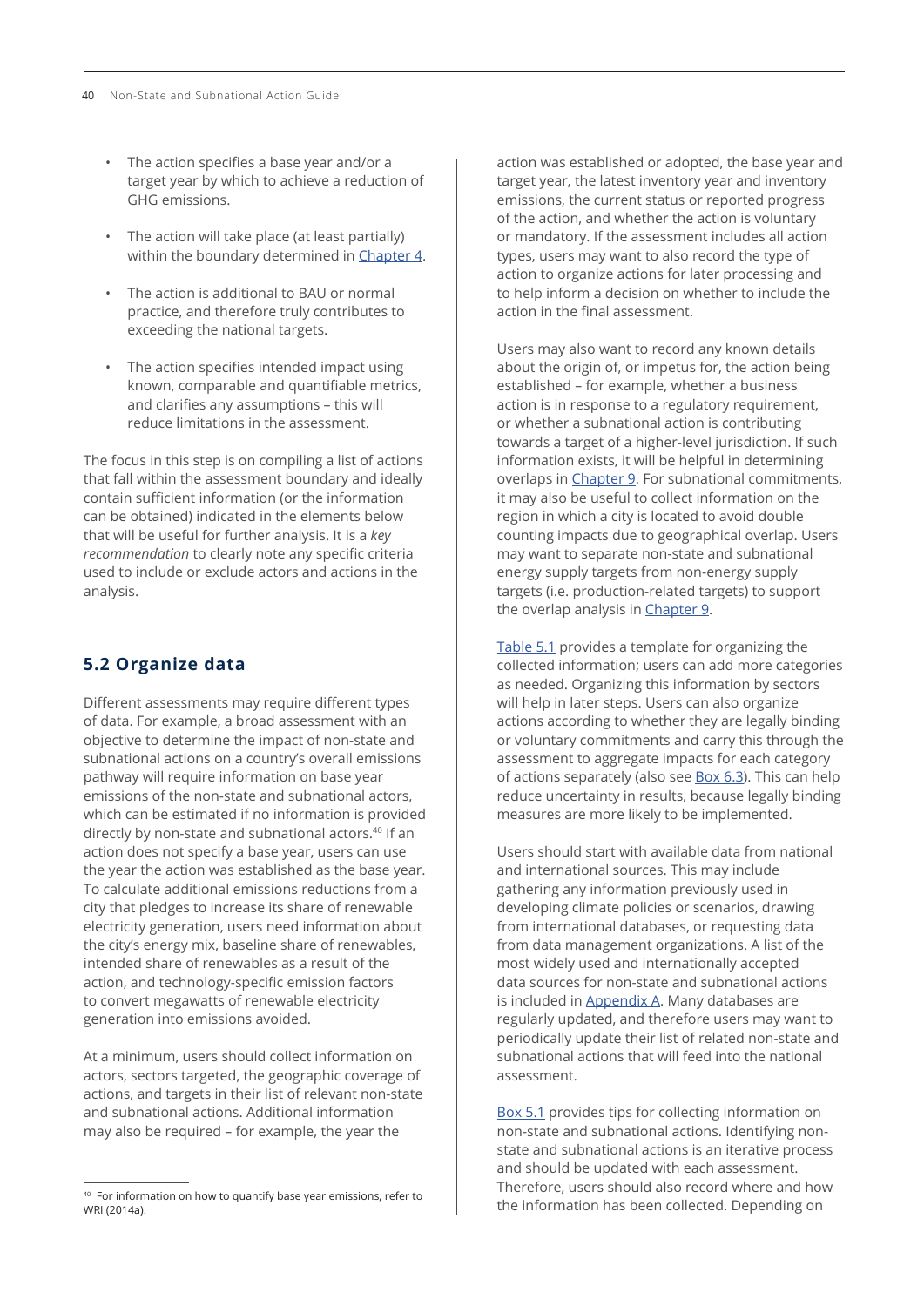#### <span id="page-2-0"></span>**TABLE 5.1**

# **Template for gathering and organizing information relating to non-state and subnational actions**

|                                                            | Guidance                                                                 | <b>Hypothetical example 1</b>                                | <b>Hypothetical example 2</b>                                                |
|------------------------------------------------------------|--------------------------------------------------------------------------|--------------------------------------------------------------|------------------------------------------------------------------------------|
| <b>Actor</b>                                               | Name of the non-state or<br>subnational actor                            | City of Amsterdam                                            | Safran (French multinational<br>company)                                     |
| Sector(s) targeted                                         | Based on IPCC categories or<br>existing climate models or<br>tools       | Energy                                                       | Industrial process and<br>product use                                        |
| Geographic<br>coverage                                     | Global/national/regional/city                                            | City                                                         | Global                                                                       |
| <b>Action type and</b><br>whether it is<br>legally binding | Identify the action type and<br>whether it is legally binding            | Non-GHG target, non-binding                                  | GHG target, non-binding                                                      |
| <b>Base year</b><br>emissions                              | Note base year emissions, if<br>available                                |                                                              | 18,920 tCO <sub>2</sub> e                                                    |
| <b>Target</b>                                              | Include base year, target<br>year and any assumptions, if<br>available   | Install 75,000 MW of<br>renewable energy capacity<br>by 2020 | Reduce operational CO <sub>2</sub> e<br>emissions by 5% from 2015<br>to 2018 |
| <b>Monitoring of</b><br>progress                           | Note if progress towards<br>fulfilling the action is<br>monitored        | Unclear                                                      | Yes                                                                          |
| Data sources                                               | Note the data source(s)                                                  | Global Climate Action portal                                 | CDP                                                                          |
| <b>Action retained</b><br>for further<br>analysis          | To be completed in Chapter 6 but has been included here for completeness |                                                              |                                                                              |

Note: The table is for illustrative purposes only, and specific data-collection requirements may vary based on the objective of the analysis.

the scope of the analysis, it will be helpful to organize the collected data and use adequate tools to make the data machine readable, so that the data are easy to filter and process further.

Users should also begin to organize information in a manner that makes it easier to identify potential overlaps and avoid double counting in the subsequent steps. This is especially the case if users are conducting a broad assessment involving a range of actor groups and action types. For example, users may find it useful to develop and apply a tiering (ordering) system to identify actions that could be subsumed under broader targets, to avoid later double counting of emissions reduction impacts ([Box 5.2](#page-3-0)). Further actions within a sector could also be organized by geographical location to help users

identify relationships where overlaps are likely. Actions pertaining to higher subnational jurisdictions, such as regions and states, may encompass those within lower jurisdictions (e.g. counties, cities, businesses). Alternatively, users could organize the information at a later step (see Section 8.1).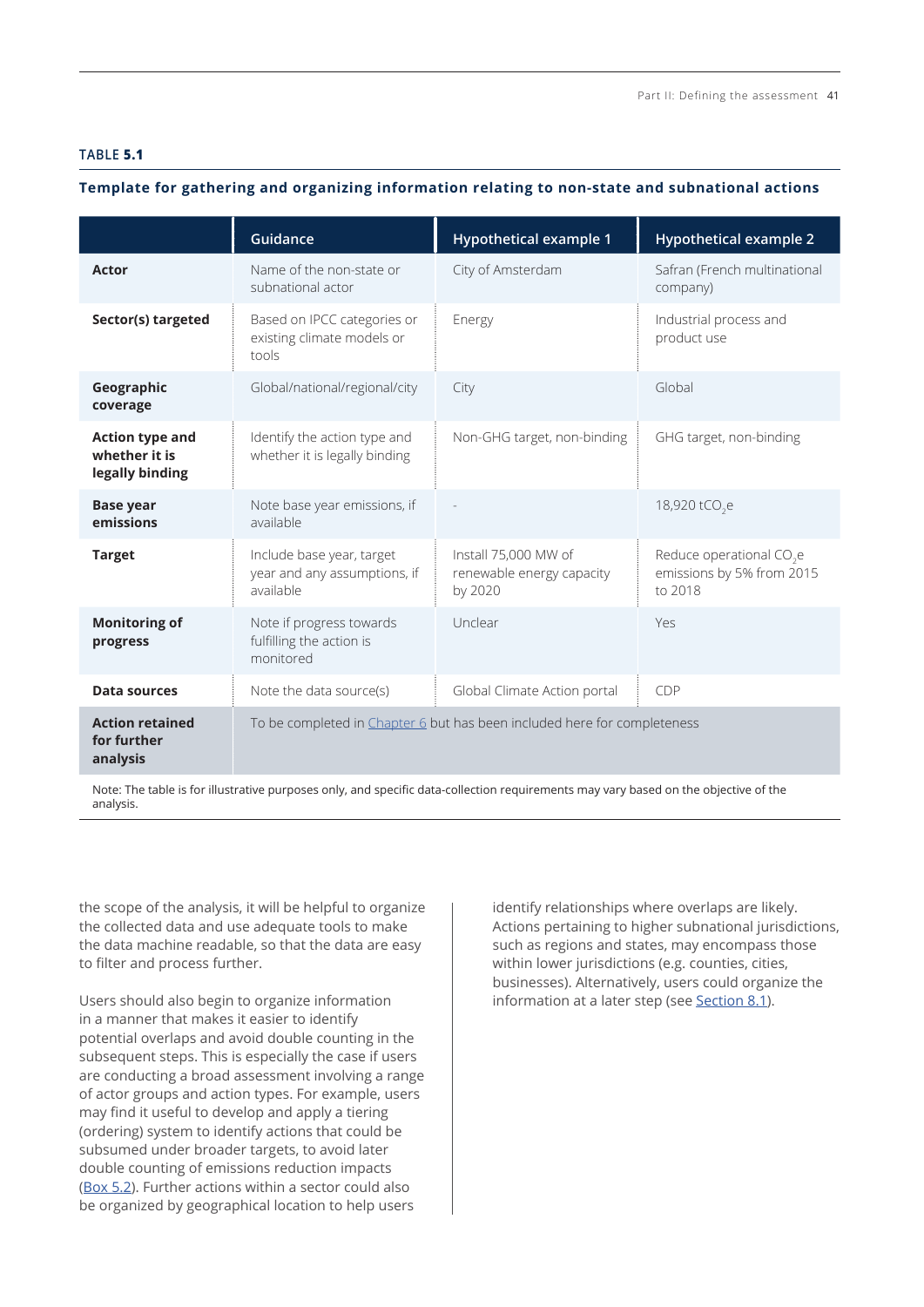<span id="page-3-0"></span>42 Non-State and Subnational Action Guide

### **BOX 5.1**

#### **Tips for collecting information on non-state and subnational actions**

**Clarify data needs.** Users should decide their data requirements based on the objectives for conducting the assessment. Standards, methodologies, verification systems and data quality vary widely among existing international databases. In addition to data published on these platforms, users may want to capture further details, such as how likely it is that the non-state or subnational action will have the desired impact, or any information that can help users to make rational assumptions about overlap with other actions and national policies.

**Build on existing data.** Users should leverage existing databases and networks, and build on what has already been collected to avoid duplicating existing data-collection efforts.

Prepare any necessary tables, spreadsheets and other tools to organize information. Users may want to tailor tables and templates to their circumstances and their assessment objectives. Over time, users may want to consider ways of automating data collection and put in place quality control measures. Although this may require a heavy initial effort, it will provide pay-offs in the future when replicating and repeating assessments.

**Take time initially to set up a clear process and infrastructure for collecting information.** Data gathering can be time-consuming and complex, because non-state and subnational actors follow different methodologies and produce diverse information. Establishing a system, creating clear timelines, and allowing sufficient lead time to collect and process the data will facilitate a smoother process.

**Consider any legal or privacy concerns when collecting data or information from third-party providers or directly from non-state and subnational actors.** To build and maintain trust of non-state and subnational actors, and alleviate any concerns, it may be useful to prepare a statement of intent outlining how the collected data or information will be used. Alternatively, confidentiality agreements, memorandums of understanding or other formal arrangements may be considered.

**Develop a working list of contact information to gather additional details as needed.** Even after an initial set of information has been collected, users may later need to contact specific national and other actors or networks for further details to fill data gaps.

#### **BOX 5.2**

#### **Example of a tiering approach**

**Global Climate Action report:** The assessment organizes non-state and subnational actions into two tiers:

- Tier 1 quantifiable policies, top-down goals and targets (e.g. a city renewable energy goal in the United States)
- Tier 2 underlying incentives and programmes that may be mechanisms to help achieve the top-down targets but are difficult to quantify on their own (e.g. incentive programmes for renewable energy, siting laws, green tariff programmes with local utilities).

The Tier 2 actions are often subsumed under the Tier 1 actions. They are not separately quantified and accounted for, to avoid double counting of actions.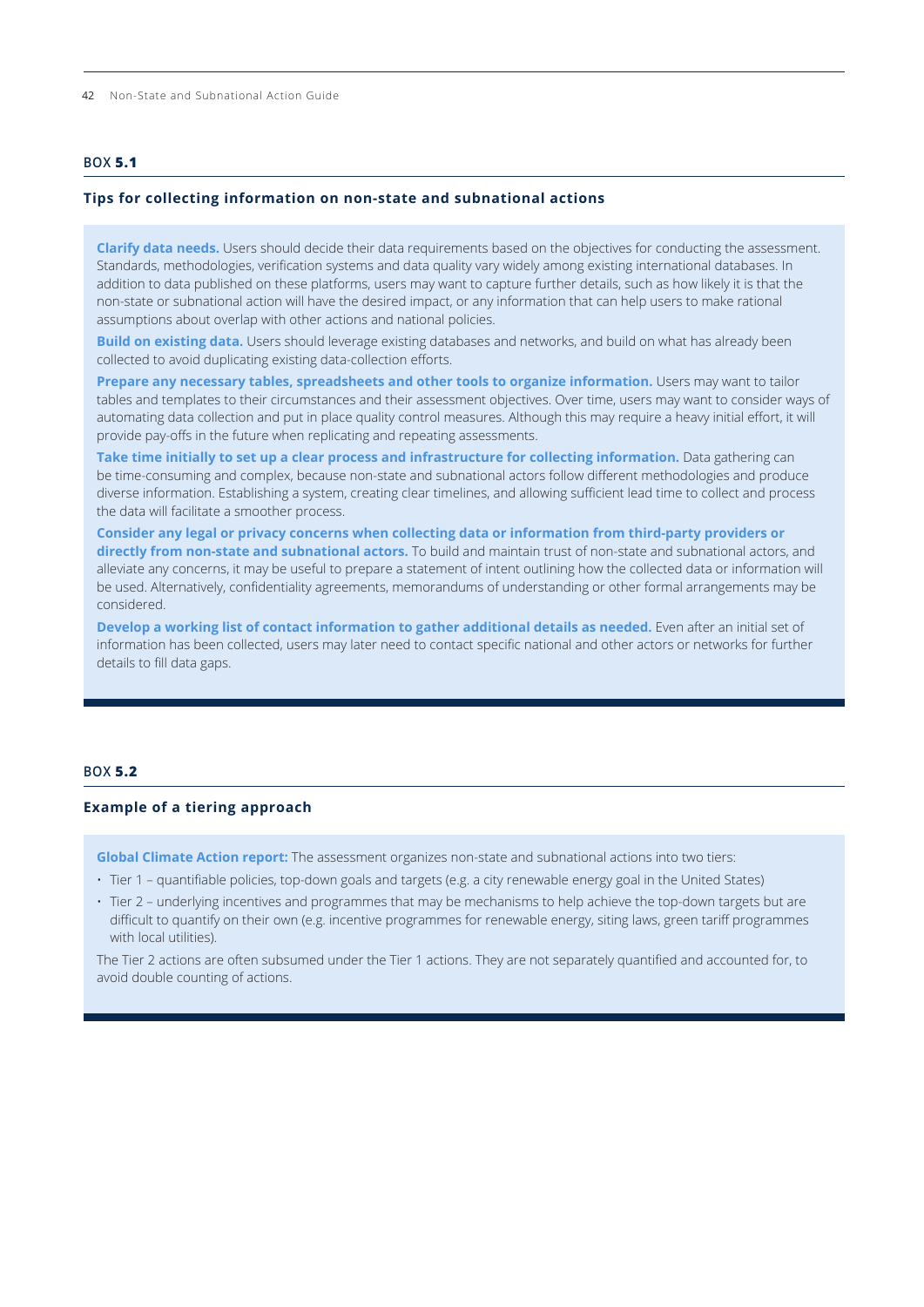# **5.3 Data gaps**

Data availability can be a significant challenge for some users. Users may not be aware of existing nonstate and subnational actions, and, even when these actions are known, the information available may be incomplete. Actions other than emissions reduction targets often have higher data requirements, but are more likely to have incomplete data. In some cases, users may find that existing sources provide insufficient information and may wish to supplement this information with new data from the target group of non-state and subnational actors. This may extend the time needed for the assessment, but the more up-to-date data may result in more accurate analysis.

Some countries may wish to create a national database for non-state and subnational actions covering all sectors ([Box 5.3](#page-5-0)). Establishing a database requires significant effort, time and capacity, but could be valuable if users plan to repeat assessments over time. This can be especially relevant for policymakers aiming to conduct broad, economywide assessments. In addition, such a database could allow tracking of progress and provide recognition of actions, which may further motivate non-state and subnational actors to set more ambitious climate mitigation goals. It is also helpful for policymakers who want to identify opportunities for future engagement with non-state and subnational actors. Users may be able to liaise with the United Nations Environment Programme (UNEP), UNFCCC or individual data providers to obtain a starting point for their own database and avoid duplication of efforts. Users should note that the more loosely defined a national database is, the less useful it may be as a source of information to quantify mitigation actions and integrate them into national GHG planning and processes.

Incomplete data can hinder further data analysis. It is a *key recommendation* to document all methods and assumptions used to fill data gaps; and, when statistical techniques are used to fill data gaps, to document the methods used and data points that are estimated. Below are a few options to address data gaps:

• Use national sources for multilevel information exchange (e.g. the National Environmental Information Exchange Network<sup>41</sup> in the United States or Fossil Free Sweden).

- Conduct extended stakeholder consultations or surveys. For example, users can consult industry associations for non-state actions within a given sector. These also offer additional opportunities for engagement with the private sector.
- Conduct literature reviews, both nationally and internationally.
- Use statistical interpolation techniques for example
	- » develop models to project future emissions pathways on the basis of estimated population or GDP growth
	- » apply a "nearest neighbours" approach that estimates baseline emissions by comparing a city with nearby cities that report emissions data; this approach is used by the Global Covenant of Mayors for Climate & Energy in their aggregation of cities' targets<sup>42</sup>
	- » extrapolate commitments to actors that have signed on to a platform but have not specified their emissions targets, as was done for the Fulfilling America's Pledge report
	- scale down national activity data using appropriate allocations and weighting factors. WRI and the Global Covenant of Mayors for Climate & Energy are collaborating to develop a new open platform using this technique. The platform will provide disaggregated, standardized data to cities on activities and emission factors to support inventories and climate action planning.<sup>43</sup> It will provide data on cities across the United States, as well as for 15 other countries, by the end of 2019.

In addition, it may be useful to conduct a sensitivity analysis that demonstrates the range of uncertainty associated with adopting one data modelling technique over others.

• Review existing programmes by multilateral development organizations, such as the World Bank, the United Nations or multilateral development banks, which all work with

<sup>42</sup> Global Covenant of Mayors for Climate & Energy (2018).

<sup>43</sup> [www.wri.org/our-work/project/us-climate-initiative/tracking](http://www.wri.org/our-work/project/us-climate-initiative/tracking-global-engagement)[global-engagement](http://www.wri.org/our-work/project/us-climate-initiative/tracking-global-engagement).

<sup>41</sup> For more information, see: [www.exchangenetwork.net](http://www.exchangenetwork.net).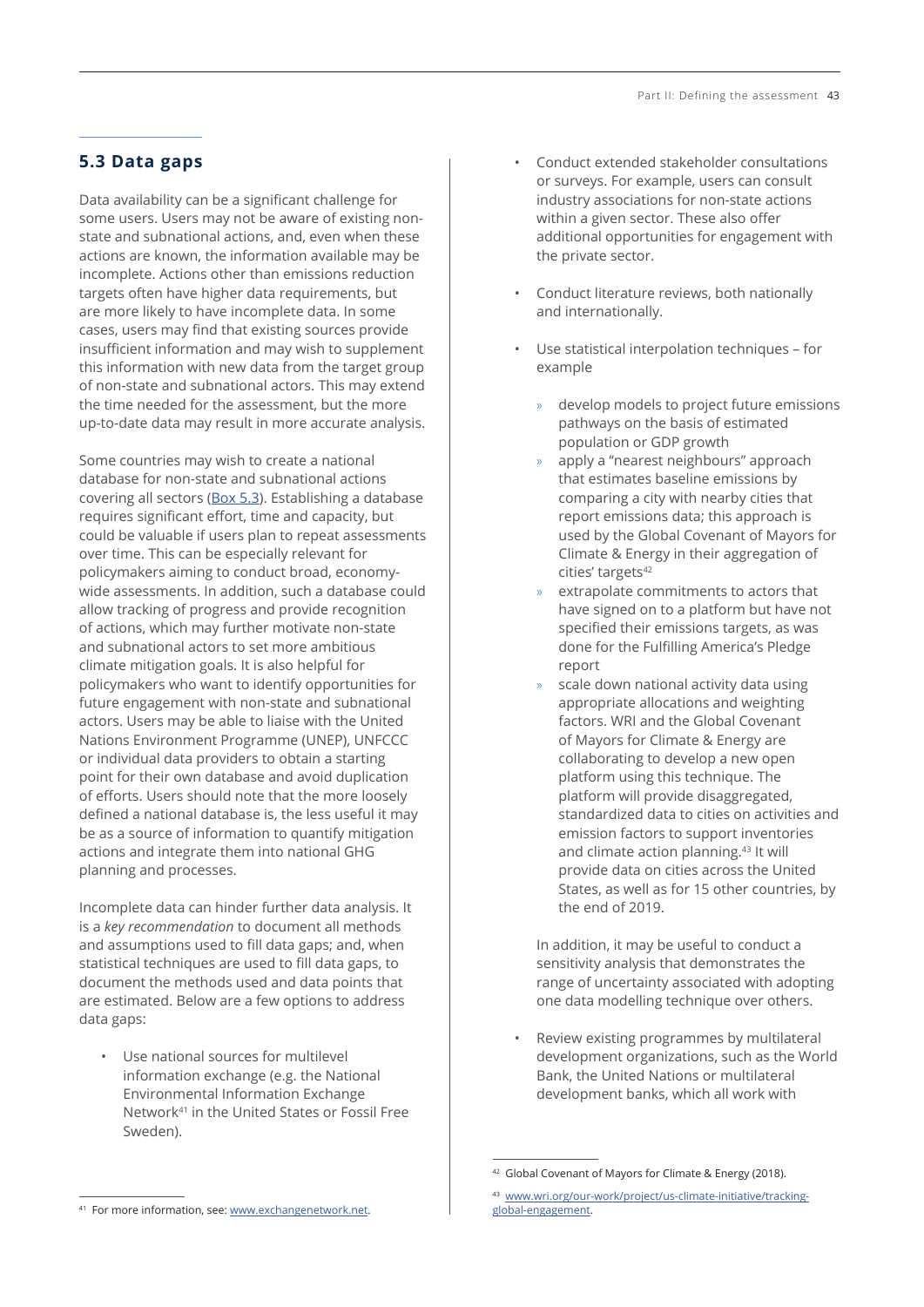# <span id="page-5-0"></span>**BOX 5.3**

## **National database of non-state and subnational actions**

Fossil Free Sweden (FFS), established by the Swedish Government, is an example of a national database. More than a purely data gathering undertaking, it is an attempt to gather a critical mass of non-state and subnational stakeholders around a common goal, and eventually help the government to make more ambitious decisions. It has more relaxed requirements for signing up than the Global Climate Action portal and other major international databases on non-state and subnational actions. Non-state and subnational actors sign up themselves to FFS. Although the original purpose of FFS is bigger than creating a list of non-state and subnational actions, and integrating the impact of these actions into national emissions planning, a database of this kind is a big step towards filling data gaps that may exist when relying solely on international databases.

subnational and non-state actors and can provide valuable data.

- In the case of cooperative initiatives, consult the initiative's secretariat.
- Consult individual data providers that feed into databases such as the Global Climate Action portal.

If attempts to bridge data gaps fail and users continue to deal with insufficient information, they may want to redefine their objectives and/or the scope of the analysis (Chapter 4). Users should also analyse how the lack of information affects the uncertainty in calculating impacts of non-state and subnational actions<sup>44</sup>

<sup>44</sup> See Hsu et al. (2019).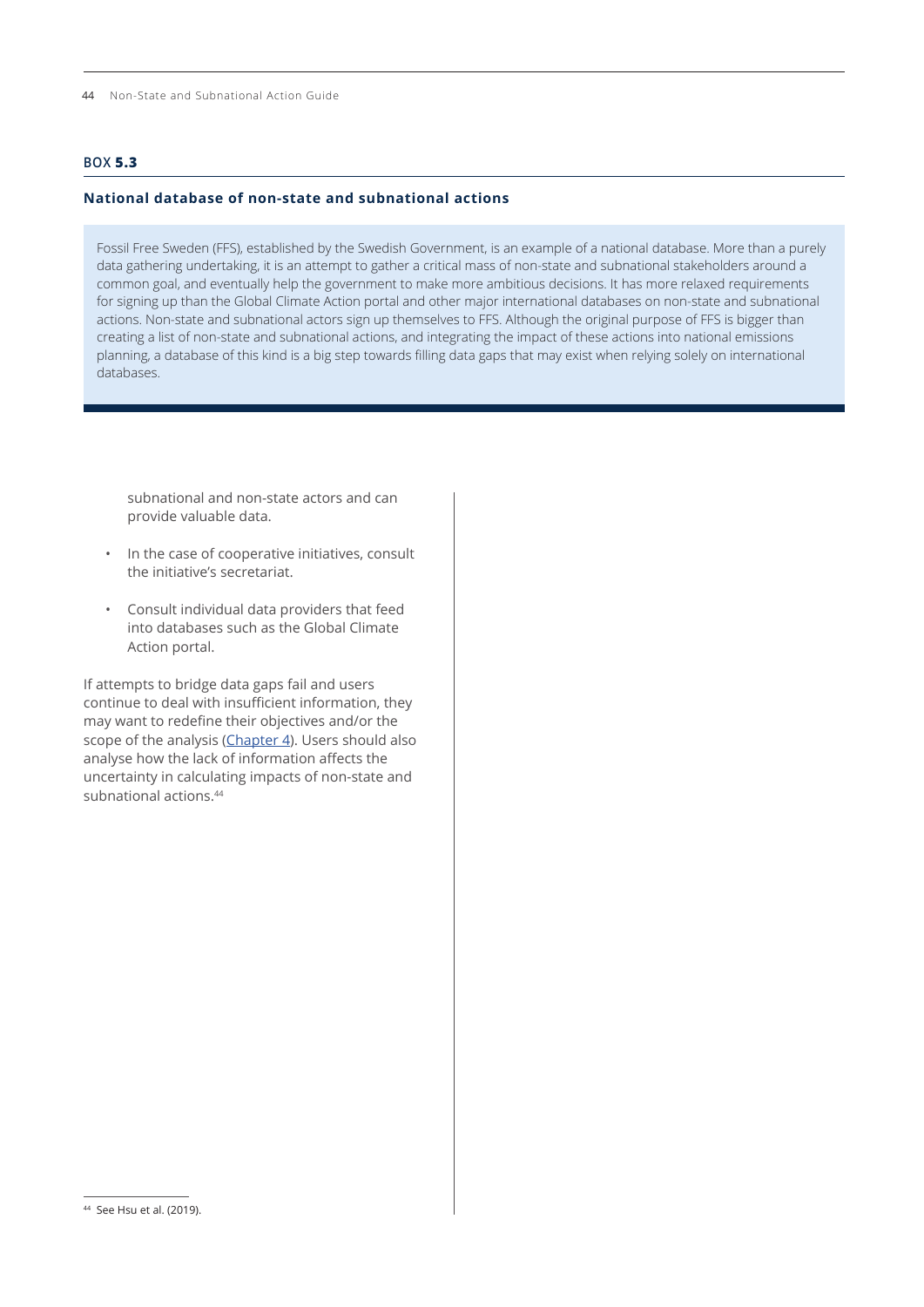# <span id="page-6-0"></span>**6 Selecting non-state and subnational actions for inclusion in the assessment**

*This chapter provides criteria that help users decide which actions identified in Chapter 5 should be included in the assessment. It explains how to determine the suitability of each non-state and subnational action based on the availability of quantitative information, the magnitude of the potential impact, and the likelihood of the action achieving its target(s). The chapter discusses several indicators for characterizing and understanding the non-state and subnational actions in a country.* 

#### **Checklist of key recommendations**

• Evaluate non-state and subnational actions to determine their suitability for further analysis, and develop a shortlist of selected actions

# **6.1 Criteria for suitability**

Not all actions are equally suitable for inclusion in the impact assessment. It is a *key recommendation* to evaluate non-state and subnational actions to determine their suitability for further analysis, and develop a shortlist of selected actions. Users should examine each non-state and subnational action in their initial list (obtained in [Section 5.1](#page-0-0)) to determine its suitability against the following criteria, and develop a final shortlist of actions:<sup>45</sup>

- Quantitative information is available to allow further assessment of the action.
- **FIGURE 6.1**

#### **Overview of steps in the chapter**

Evaluate non-state and subnational actions to determine their suitability for further assessment (Section 6.1)

Conduct landscape analysis (optional) (Section 6.2)

#### These criteria also include those referenced by the Marrakech Partnership for Global Climate Action.

- The action will have an impact of significant magnitude.
- The action is likely to be achieved.

These are discussed in more detail below. This step helps fill the "Action retained for further analysis" row in [Table](#page-2-0) 5.1 in [Section](#page-1-0) 5.2.

Actions that do not meet these criteria should be excluded from further assessment. Users should record their rationale and assumptions as they apply these criteria to select non-state and subnational actions for subsequent quantification and aggregation of impacts. This will also help users to revisit and modify the analysis over time if additional data or information become available.

# **6.1.1 Availability of quantitative information**

Non-state and subnational actions will need to be quantified in subsequent steps to assess their impact. Therefore, it is important that information is available that is measurable and convertible to energy- or emissions-related metrics. Actions should include specific, clear and quantifiable forwardlooking outcomes related (or convertible) to an energy and/or emissions impact. The following questions can help users determine whether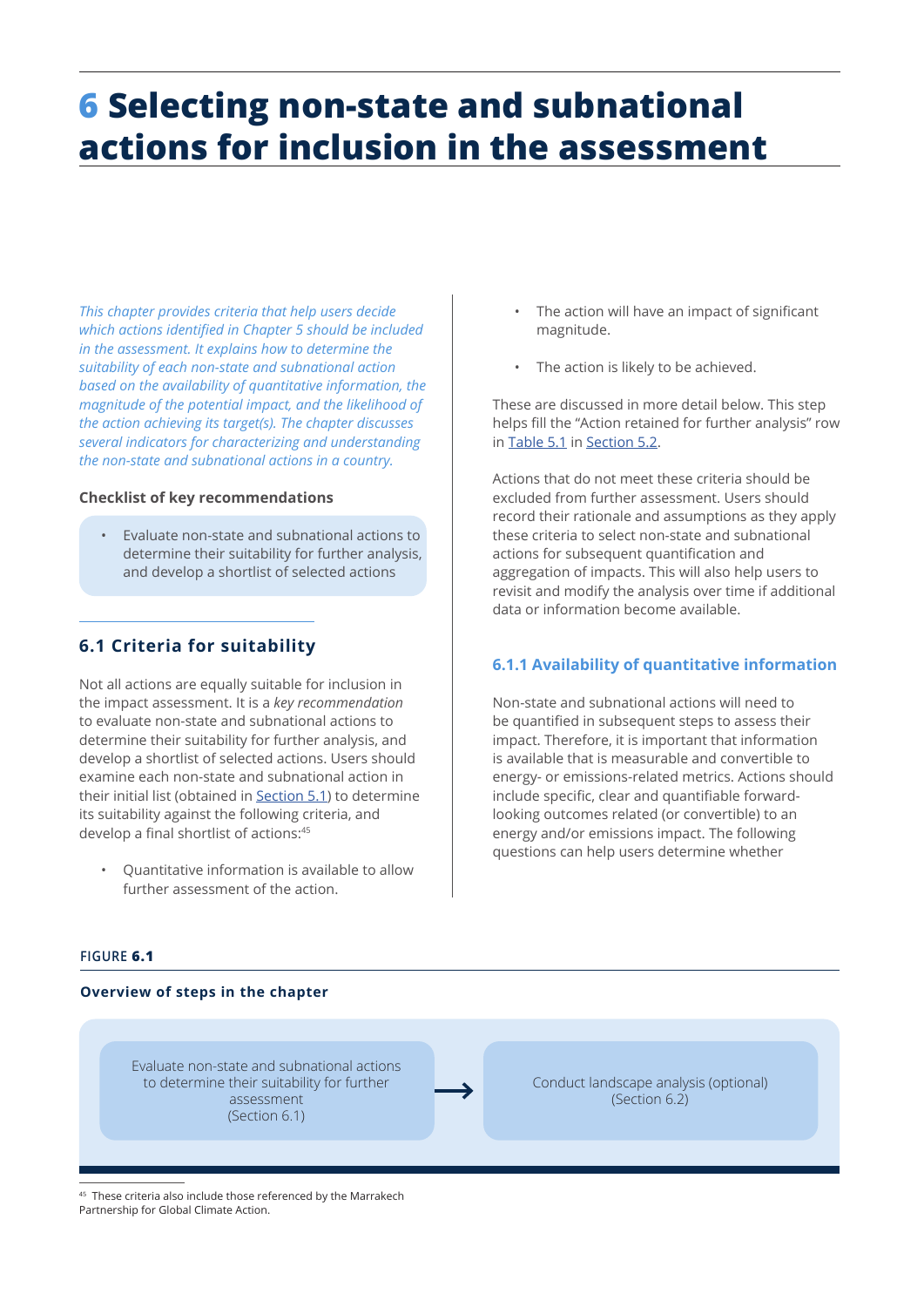sufficient quantitative information is available to support subsequent steps:<sup>46</sup>

- Is a time frame or target year specified?
- Does the action aim for a specific outcome(s)?
- Is the target energy or emissions related? If not, can it be converted to an energy or emissions outcome?
- Does the target apply to a specific geographic location? This is especially relevant for corporate goals.
- Is it a numerical target? If not, is it reasonably possible to convert it into a numerical target? See also Chapter 8.
- Are baseline data available or able to be estimated?

Box 6.1 gives some hypothetical examples to illustrate quantifiable non-state and subnational actions.

# **6.1.2 Magnitude of impact**

Actions should achieve a significant magnitude of GHG impact. Users should note that it is not necessary to accurately calculate GHG effects in this step, and the potential impact after considering overlaps will be quantified in Chapter 9. Users can estimate potential emissions reductions and

organize actions in terms of their major, moderate or minor impact ([Table 6.1](#page-8-0)). Actions with minor impact can be excluded from further consideration. This will help focus the assessment on actions with major or moderate impacts and channel scarce resources to gather information for these actions only. The excluded actions should, however, be revisited in later assessments or if there is reason to believe that the potential impact is no longer minor.

Potential impact will already be known for actions with stated GHG mitigation targets, whereas other actions may require more subjective assessment. Users can also consult the *Policy and Action Standard* for further information on determining the magnitude of impact. Magnitude should be classified as major, moderate or minor based on evidence to the extent possible. Evidence may include prior results of similar actions from existing literature or experience, consultation with experts and stakeholders, or other methods. If there is no evidence, expert judgment should be used.

# **BOX 6.1**

#### **Availability of quantitative information for non-state and subnational actions**

A subnational action that targets energy efficiency of appliances by mandating an increase in efficiency up to the level of current best practice can meet the criteria. Even if there is no direct quantitative target, users can deduce quantitative targets based on information available in prior studies applying best practices in energy efficiency of appliances.

A non-state action focusing on information dissemination to raise awareness about land-use practices that cause a rise in GHG emissions does not meet the criteria. This action should not be considered further because it is not impact- or results-oriented and has no quantitative target, unless behavioural studies in this case can be linked to mitigation impacts. This does not imply that such initiatives could not have an important impact on mitigation or are not necessary; they can potentially be significant in enhancing an enabling environment to facilitate other actions. However, their impact is very difficult to attribute and quantify, and hence they are excluded from further analysis in this guide.

<sup>46</sup> Refer to WRI (2014a) for more details on target-related information that may be needed, and to WRI (2014b) for similar information on policies and actions.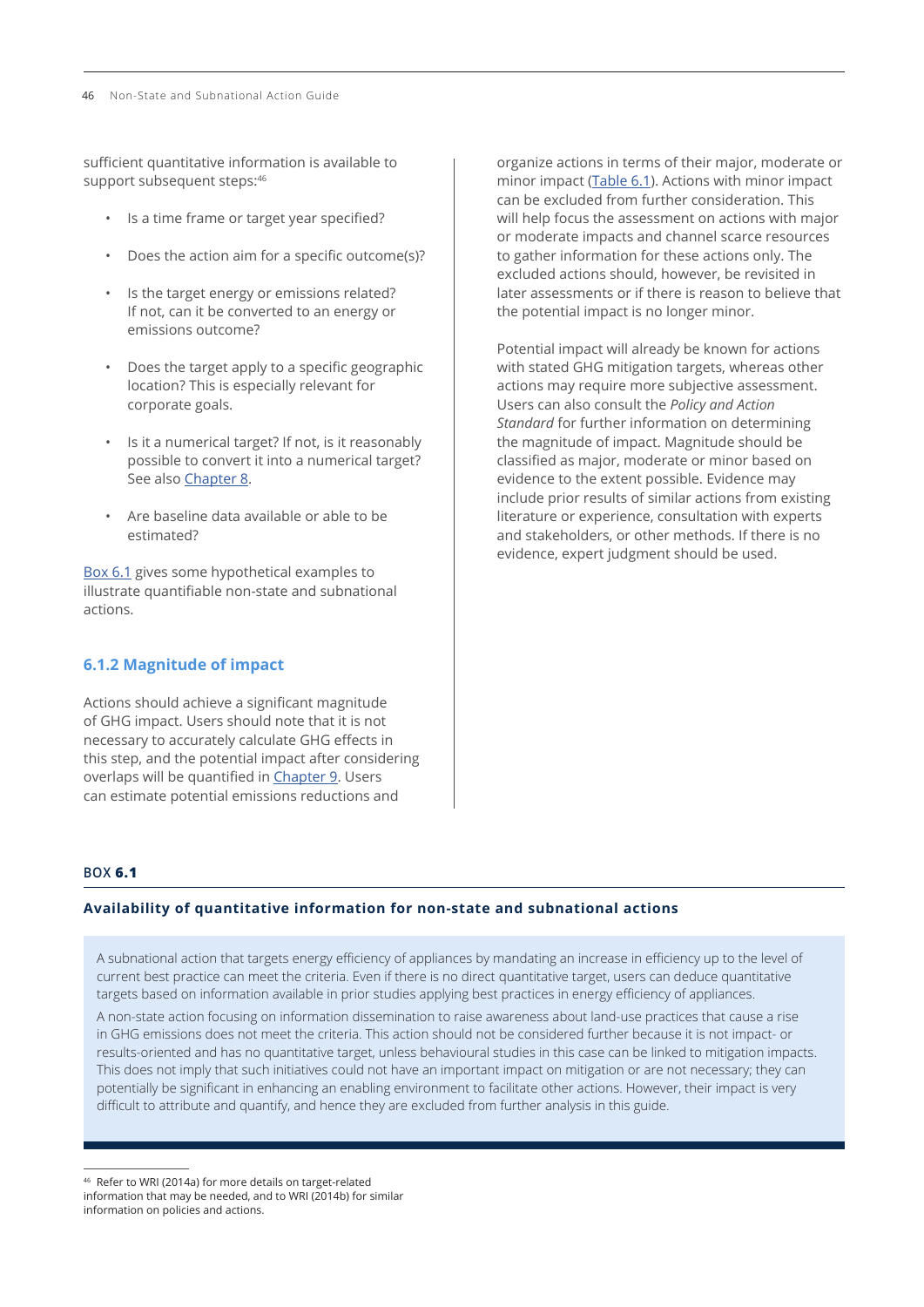## <span id="page-8-0"></span>**TABLE 6.1**

## **Categorizing magnitude of potential impact**

| Magnitude                         | <b>Description</b>                                                              |  |  |
|-----------------------------------|---------------------------------------------------------------------------------|--|--|
| Major                             | Change in GHG emissions or removals is likely to be significant in size (>10%). |  |  |
| Moderate                          | Change in GHG emissions or removals could be significant in size (1-10%).       |  |  |
| Minor                             | Change in GHG emissions or removals is insignificant in size (<1%).             |  |  |
| Source: Adapted from WRI (2014b). |                                                                                 |  |  |

# **6.1.3 Determine the likelihood of achieving non-state and subnational action targets**

Users should also determine the likelihood that non-state and subnational actions will achieve their targets. The following qualitative questions can help determine which actions should be considered, based on their likelihood of achievement:

- Is the action legally binding? This can often be a strong indicator that the action will likely meet its target.
- Why was the action initiated?
- Is there clear ownership of the action?
- Is there any accountability for the non-state or subnational actor? Is there any information on past performance of the actor, ideally for similar actions (e.g. other voluntary mitigation actions that the actor pursued)?
- Are there any plans for monitoring progress towards the achievement of targets? One of the Global Climate Action portal criteria for including actions on the portal is whether actions will be monitored.
- Have some (partial) results already been achieved?
- Do non-state and subnational actors have the technical capacity to deliver on their commitments?
- Are sufficient funds allocated to initiate and implement activities necessary to achieve the action?
- Are there political cycles or potential changes in administration that could undermine or strengthen a subnational action?
- Are there indications relating to the financial health of a non-state actor that could undermine its commitment?
- Have similar actors with similar actions in similar circumstances successfully achieved their goals?

When dealing with a small set of actions, users can also quantitatively analyse the likelihood of achievement – for example, by checking progress of each target individually. This may not be feasible if a large number of actions exist within the assessment boundary.

It is important to note that there is no single, common methodology to determine likelihood, and this exercise can be quite subjective. Therefore, understanding the likelihood of achievement should be informed by available data and facts, published literature, prior experience or performance, modelling results, risk management methods, consultations with experts and stakeholders, and so on.

[Table 6.2](#page-9-0) provides options for likelihood of achievement. Actions that can likely/possibly achieve their potential impact are considered for further analysis. Actions that are unlikely to achieve their targets should not be considered further. [Boxes 6.2](#page-10-0) and [6.3](#page-10-0) illustrate how to determine likelihood using examples and insights from other assessments.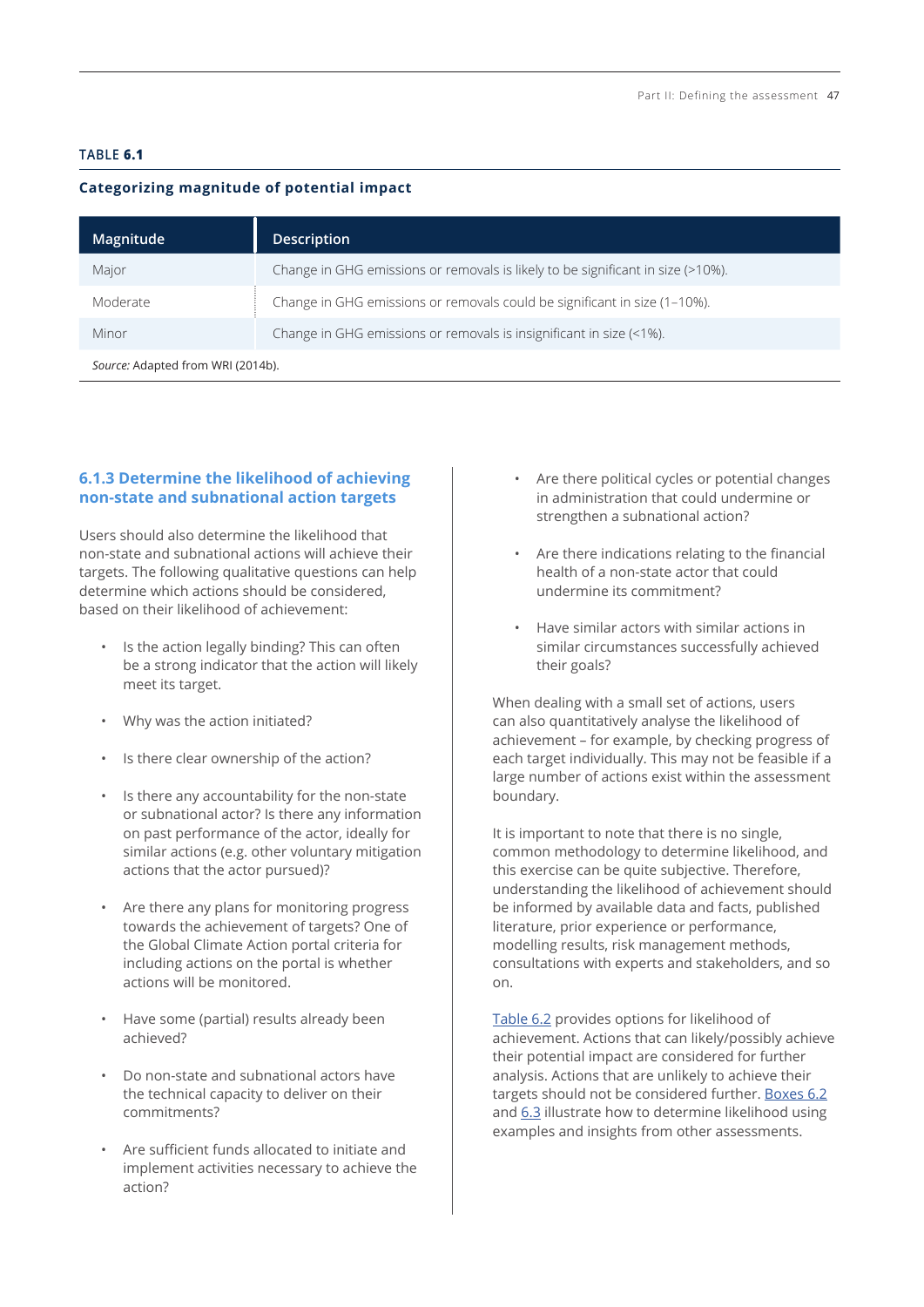### <span id="page-9-0"></span>**TABLE 6.2**

## **Assessing likelihood**

| Likelihood | <b>Description</b>                                                                                                                                                                                                                                                                                                                                                                                                                                                                                                                                                                                                                                                                                                                                                                                                                                                                                                                                                                                                                                                                                                 |
|------------|--------------------------------------------------------------------------------------------------------------------------------------------------------------------------------------------------------------------------------------------------------------------------------------------------------------------------------------------------------------------------------------------------------------------------------------------------------------------------------------------------------------------------------------------------------------------------------------------------------------------------------------------------------------------------------------------------------------------------------------------------------------------------------------------------------------------------------------------------------------------------------------------------------------------------------------------------------------------------------------------------------------------------------------------------------------------------------------------------------------------|
| Likely     | Strong reason to believe that the non-state or subnational action's target will be achieved.<br>This may be determined based on indications such as that:<br>• the action is already at an advanced stage<br>· funding is available<br>· clear ownership and responsibilities exist<br>• the necessary capacity and resources have been mobilized<br>• the action is results/impact oriented<br>· an (internal) incentives system exists<br>· a monitoring system is in place<br>• GHG inventory data have shown that progress is under way<br>• the action produces outputs that are consistent with its target. <sup>ª</sup> For example, a cooperative initiative<br>aiming to reduce deforestation in supply chains is expected to engage with companies and their supply<br>chains. But, if it only produces knowledge, it may be considered active, but its output is not consistent<br>with the desired goal and the action is less likely to result in impact<br>· non-state/subnational actions are embedded in a public policy or planning instrument<br>• the action has a clear implementation period. |
| Possible   | Some reason to believe that the non-state or subnational action's target will be achieved.<br>Cases where the likelihood is unknown or cannot be determined should be considered possible.<br>Whether to include an action with a possible likelihood depends on the level of accuracy and<br>conservativeness (caution) users aim for in their assessment.                                                                                                                                                                                                                                                                                                                                                                                                                                                                                                                                                                                                                                                                                                                                                        |
| Unlikely   | Few reasons to believe that the non-state or subnational action's target will be achieved.<br>This may be determined based on indications such as that:<br>• the action is not (yet) under way<br>• ownership is unclear or responsibility is unassigned<br>· limited or no funding is available<br>· GHG inventory data do not show any progress.                                                                                                                                                                                                                                                                                                                                                                                                                                                                                                                                                                                                                                                                                                                                                                 |

*Source:* Adapted from WRI (2014b), based on IPCC (2010).

a This is based on the function–output–fit (FOF) approach, which says that an impact is likely to occur if the action produces a fitting, attributable output such as product development, technical "on the ground" implementation or infrastructure. Underlying this approach is the assumption that an action's output should be consistent with its intended impacts (Chan et al. 2015, 2018).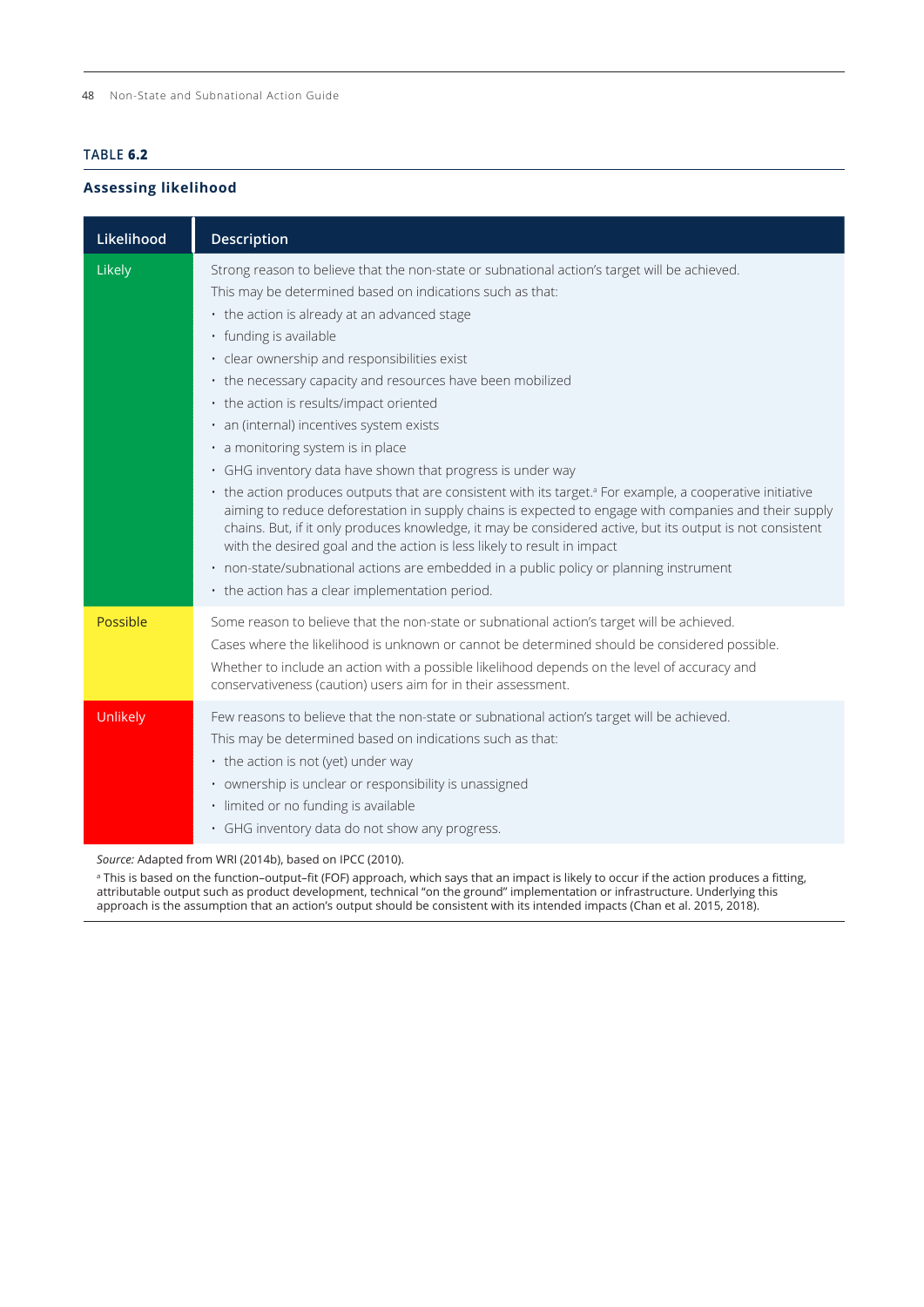#### <span id="page-10-0"></span>**BOX 6.2**

#### **Hypothetical examples to determine likelihood**

A company has consistently set and achieved five-year emissions reduction targets since 2005. Its most recent report indicates that the company is on track to achieve its 2020 target and that it has also committed to setting a sciencebased target. The targets are agreed upon at board level, and the company has an employee incentive scheme linked to employees' achievements. Based on these observations, the company is likely to achieve its target, and the action should be included in the assessment.

In 2012, a city set its first ever emissions reduction target – 75% reduction in GHG emissions by 2050 from a 2010 base year. There are no interim targets or milestones, despite the long period over which the target is to be achieved. The city currently has no renewables in its electricity generation portfolio and is home to significant cement operations. There has been little planning so far to ensure that the target will be met, even though the mayor had committed \$5 million in 2012 to make some progress. No coherent strategy has been developed to take deep actions in major emitting sectors. Based on the information available, it is unlikely that the city will achieve its target.

#### **BOX 6.3**

#### **Insights from assessments to determine likelihood**

**India corporate actions assessment:** This pilot verified whether companies were on track to meet their voluntary targets. The likelihood of achievement of targets was assessed qualitatively using the following criteria:

- committed actions and plans to achieve the target
- historical emissions reduction trends
- assessing the progress of reduction compared with the target
- other public commitments related to renewable energy, participation in Green Building Adoption, Green Procurement Policy, and so on.

Applying these criteria to individual companies, targets at the company level were assessed as:

- likely to be achieved on track to meet or overachieve the target
- possible to achieve not on track, but initiatives would lead to achieving at least 70% of the target
- unlikely to be achieved actions to achieve target are lagging, but with minimal action 25% of the target may still be achieved.

Estimated reductions by the company were weighted as per these percentages.

**Fulfilling America's Pledge report:** No explicit likelihood assessment was carried out, but, to be conservative, the study excludes certain types of actions, which can be seen as implicitly determining likelihood. For example, if a city had underlying commitments in specific sectors (e.g. renewable energy and energy efficiency) to achieve its goals, such goals were included because the underlying commitments made it more realistic that the goals would be achieved.

Further, two categories – "existing actions" and "pledged actions" – were developed, which allowed differentiation based on concreteness and stringency. Existing actions are those that have been formally adopted by local and regional governments, are legally binding, and are currently being implemented. Pledged actions are not legally binding and may not show any clear indication of being implemented, even though they may be clearly defined intentions (e.g. executive orders, mayoral announcements, voluntary corporate commitments).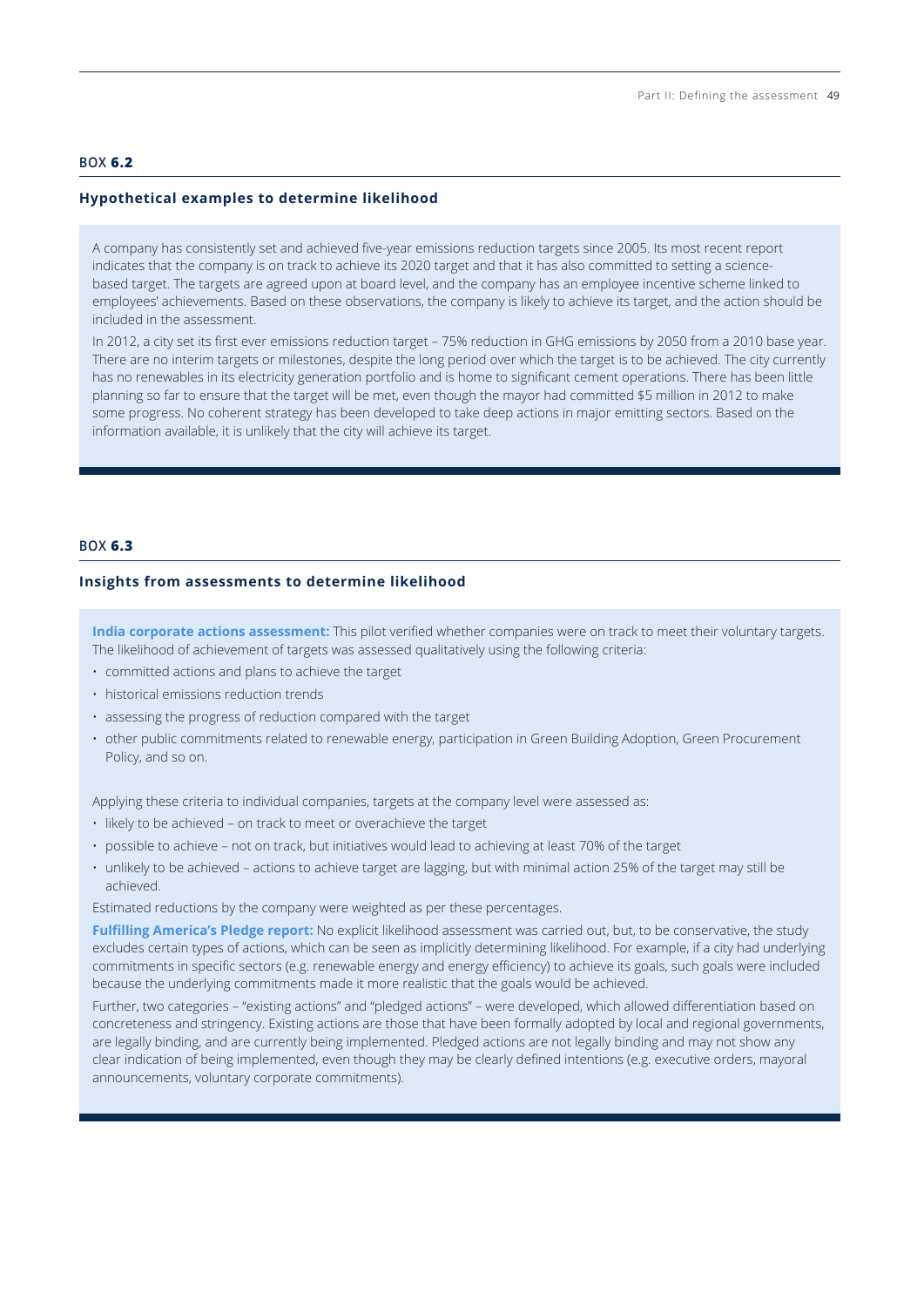# **6.2 Conduct landscape analysis**

Users who are interested in characterizing and understanding the existing landscape of non-state and subnational actions should be able to do this analysis once actions have been shortlisted. Such analysis provides helpful insight into the type of actors, actions and sectors that are covered; identifies opportunities for engagement with these actors; and promotes new actions. It can also help users to understand to what degree a policy or action has been adopted by public and private non-state and subnational actors, thus reflecting the implicit mandate or consensus around different types of actions. The landscape analysis can be used to obtain an initial picture of the range of climate actions under way in a country. It can help establish a foundation for assessing the aggregated impact of non-state and subnational actions in subsequent years.

This analysis is an optional step. It can be done as a stand-alone exercise or as part of a comprehensive impact assessment exercise. Users can identify several indicators that can provide a snapshot of the scope of non-state and subnational actions within a country or sector. Some examples, based on the analysis done under several studies, including the India corporate actions assessment, the Fulfilling America's Pledge initiative (phase 1), the Global Climate Action report, and the Global Covenant of Mayors 2018 Global Aggregation report, are:

- population, GDP and emissions of states and cities with existing GHG targets compared with country totals
- types of sectors covered by businesses taking action – for example, the 53 companies considered under the India corporate actions assessment represent more than 10 sectors, including automobile, chemicals, engineering, pulp and paper, and services
- emissions from businesses taking action as a percentage of industry emissions in the country (e.g. emissions from the 53 companies in the India corporate actions assessment account for 25% of India's industrial sector emissions)
- number of states, cities and businesses with GHG reduction targets (Figure 6.2)
- types and number of climate-friendly policies and actions adopted by states, cities and businesses ([Figure 6.3](#page-12-0))
- legally binding versus voluntary actions across different actor groups
- sectors in which companies have made the highest number of commitments – for example, the Global Climate Action report indicated that companies in China have made the most commitments in the electrical equipment and machinery, technology hardware, and chemicals (113) sectors
- targets (and the type of targets) versus no targets – for example, companies in the India corporate actions assessment had GHG intensity targets and carbon neutrality targets, while a few companies only intended to reduce their emissions with no accompanying target
- growth in actions over time for example, the Global Covenant of Mayors tracks growth in the number of cities committing to the Global Covenant of Mayors initiative over time.

### **FIGURE 6.2**

## **Number of states, cities and businesses with GHG reduction targets**

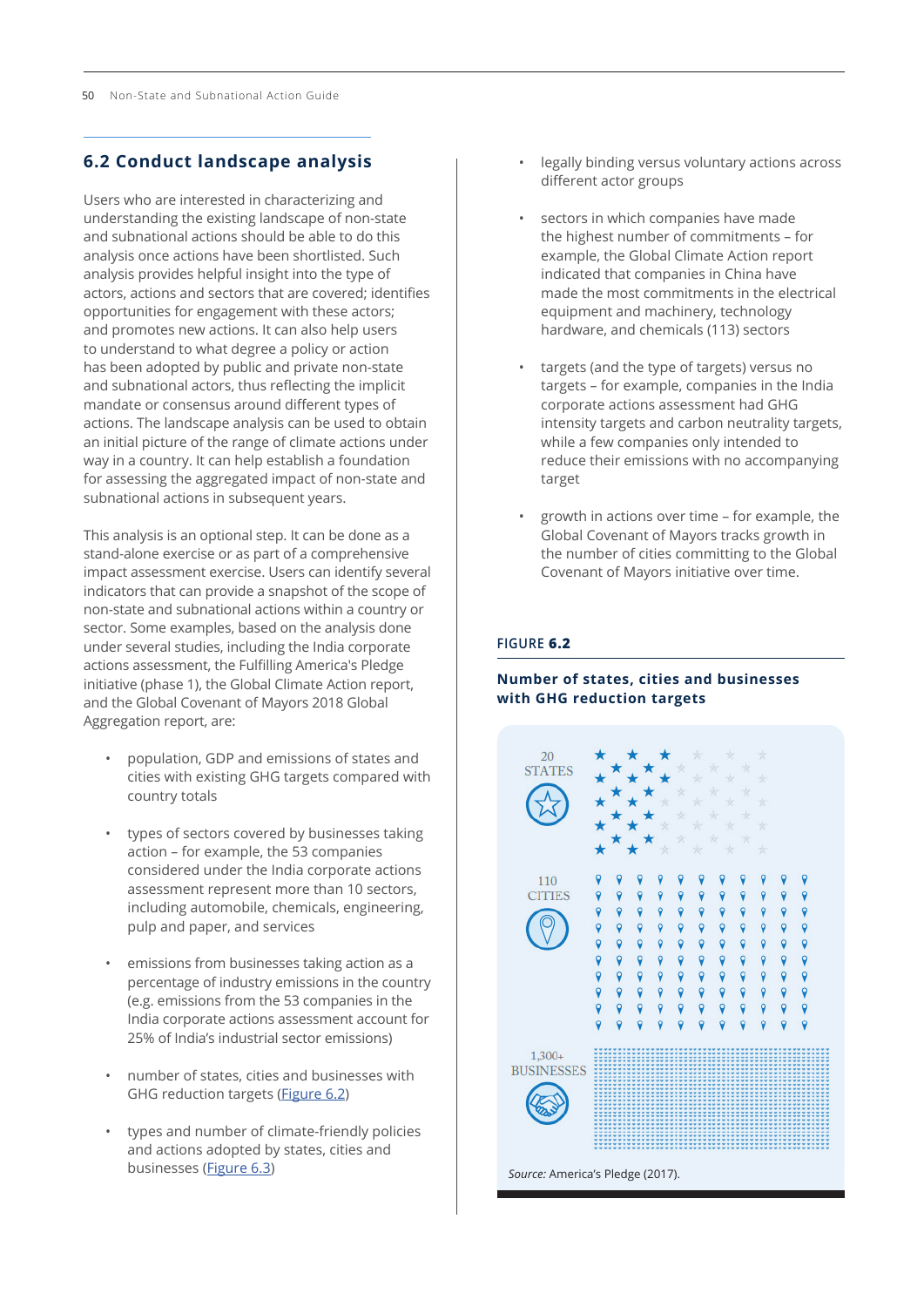*ICAT Non-State and Subnational Action Guide, October 2019*

## <span id="page-12-0"></span>**FIGURE 6.3**

## **Type and number of businesses adopting climate-friendly actions**

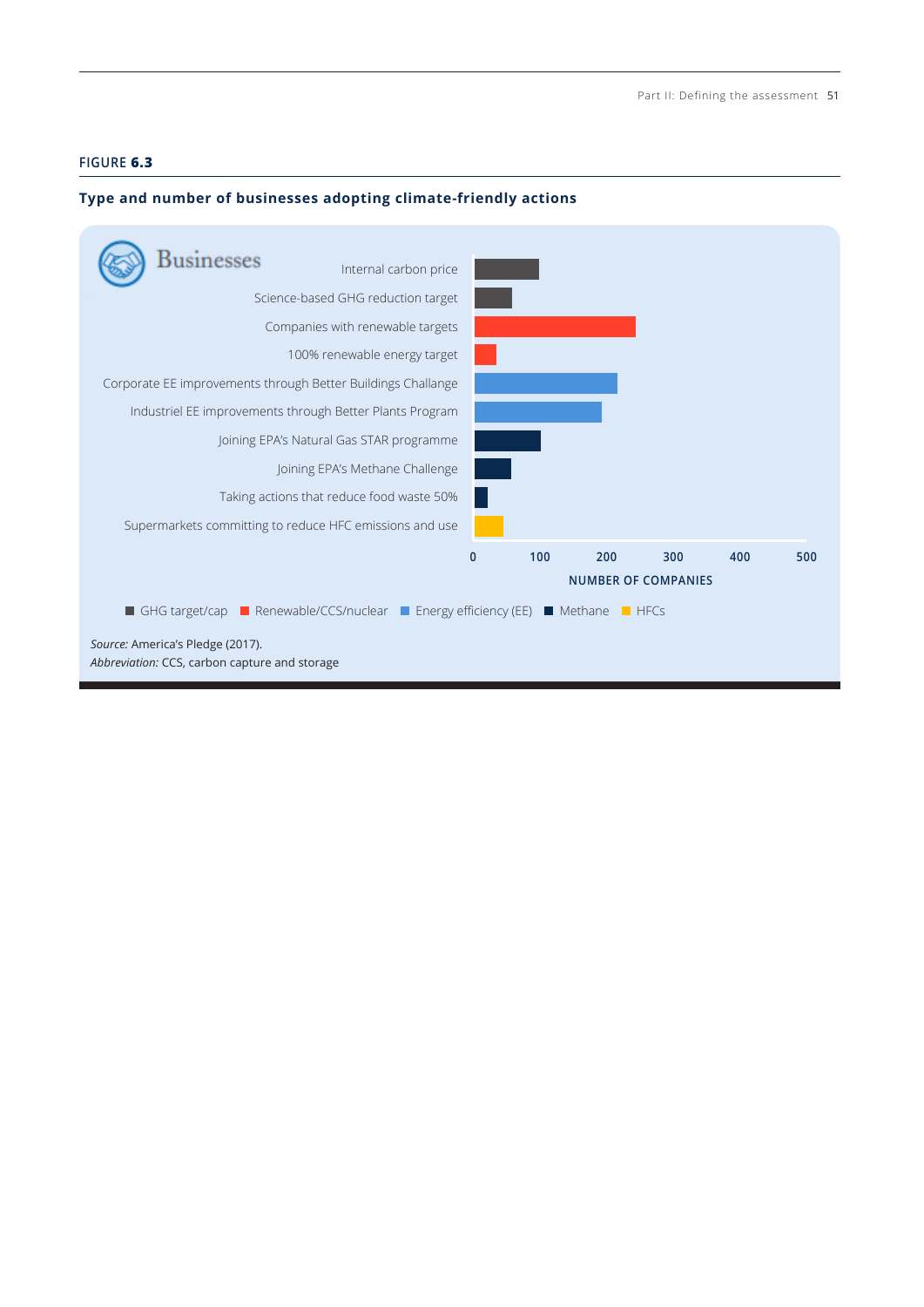# <span id="page-13-0"></span>**7 Listing relevant national climate mitigation policies and actions**

*This chapter explains how to develop a list of relevant national mitigation policies and actions, depending on the objectives of the assessment. This information will be used later to determine any overlaps with non-state and subnational actions, to avoid potential double counting of impacts. It will also be helpful in developing a current policies scenario to pursue the set of objectives that require integration into national policies, if applicable.*

#### **Checklist of key recommendations**

- List all relevant national climate mitigation policies and actions that relate to the objectives of the assessment
- Document a scenario or model of current policies that will be used for the set of objectives that require integration into national policies
- Gather and organize necessary data for national policies

# **7.1 Identify national mitigation policies and actions**

This chapter focuses on gathering information on national mitigation policies and actions that users will need to compare the potential impact of nonstate and subnational actions with national policies. Similar to non-state and subnational actions, national policies may include policies that do not directly

target GHG emissions reductions but contribute to reductions, such as energy conservation building codes, appliance standards and labelling schemes.

It is a *key recommendation* to list all relevant national climate mitigation policies and actions that relate to the objectives of the assessment. If the assessment is limited to a sector, the list would include all national policies that could have an impact on the sector.

Information on national policies that relate to mitigation is needed to understand overlaps between non-state and subnational actions and national policies. This helps users to identify *additional* nonstate and subnational actions – that is, actions that are not subsumed under national policies or carried out as part of implementing national policies (see Section 9.4 for more information on determining overlaps with national policies).

The information on national policies is also needed to assess the set of objectives that involve integrating the impact of non-state and subnational actions into national emissions projections or targets – for example, when comparing the impact of non-state and subnational actions with that of national policies, or understanding how non-state and subnational actions influence the national emissions projections. [Box 7.1](#page-14-0) illustrates how the comparison between national policies and non-state and subnational actions was done in the Global Climate Action report.

#### **FIGURE 7.1**

#### **Overview of steps in the chapter**

List all relevant national mitigation policies (Section 7.1)

Transparently document a current scenario or model of national policies (Section 7.1)

Gather and organize data (Section 7.2)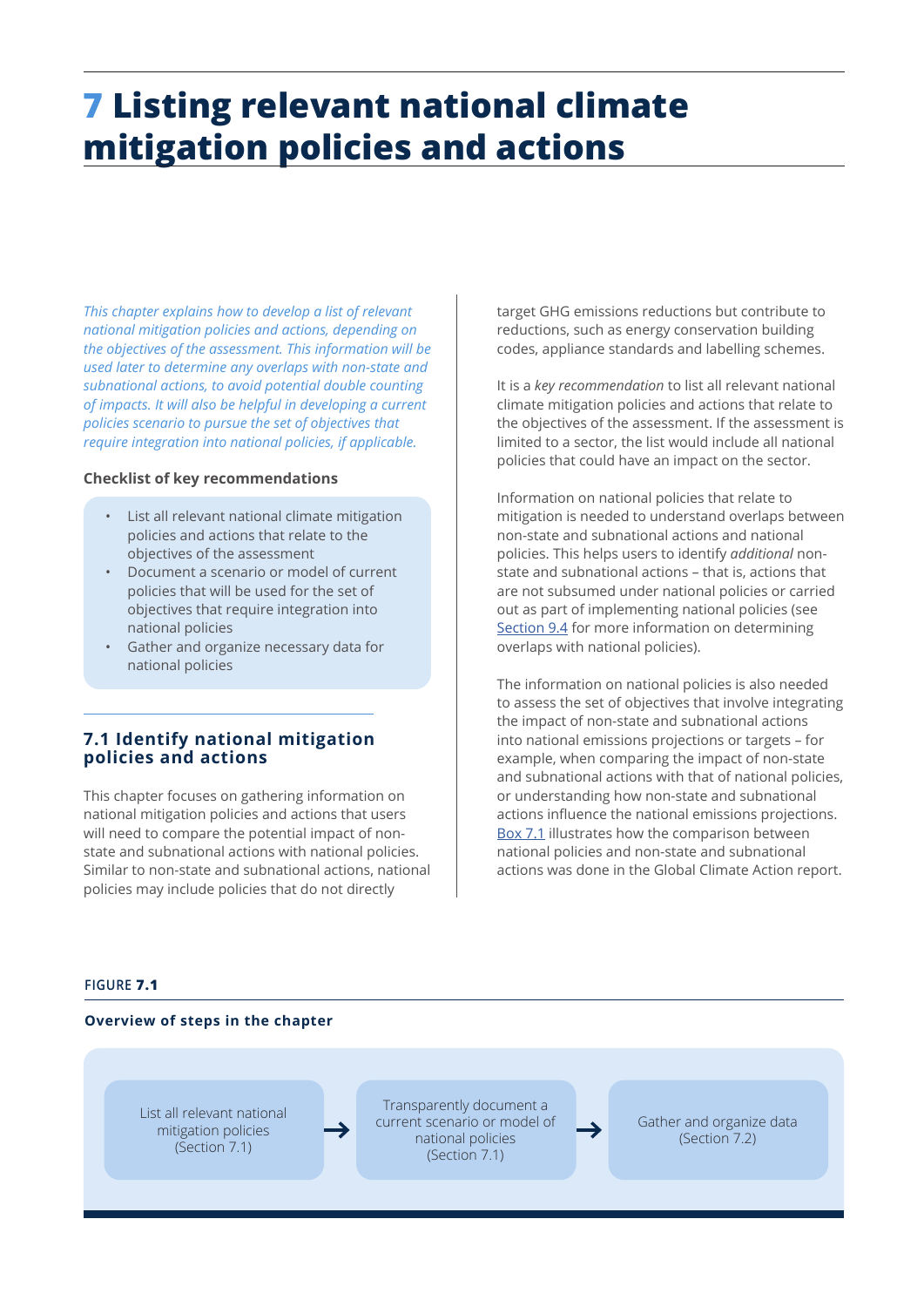### <span id="page-14-0"></span>**BOX 7.1**

#### **Comparing national policies and non-state and subnational actions**

As a starting point, the Global Climate Action report uses a "current national policies" scenario, which considers only currently implemented national policies. To capture the uncertainty embedded in future projections, two current national policy scenarios are considered: a scenario produced by the NewClimate Institute and another produced by the Netherlands Environmental Assessment Agency (PBL). Both are supplemented with land use, land-use change and forestry (LULUCF) and agricultural sector projections from the International Institute for Applied Systems Analysis. The current national policies projections included major energy and climate policies implemented as of July 2017.

A "current national policies plus individual actors' commitments" scenario was developed, building on the current national policies scenario. As the name suggests, it included quantifiable actions from individual non-state and subnational actors in addition to national policies. The scenario assumed full implementation of non-state and subnational actions – that is, reductions based on likelihood of achievement were not discounted. Further, it did not consider barriers to implementation. The scenario considered and quantified the overlaps across national policies and non-state and subnational actions.

*Source:* Data-Driven Yale, NewClimate Institute and PBL (2018b).

If users have access to a modelled scenario representing current national policies, they may want to ensure in this step that the scenario is up to date, and includes all relevant national policies and actions. If such a scenario does not exist, users can use the list of national policies to develop a new scenario representing national policies. Often these scenarios include information on at least a few key subnational policies and actions. For users interested in integration-related objectives (e.g. determining the contribution of non-state and subnational actions towards achieving the national climate change target), it may be helpful to conduct this step before gathering relevant information on non-state and subnational actions (described in [Chapters 5](#page-0-0) and [6\)](#page-6-0). Users can then determine to what extent existing non-state and subnational actions may already be included in modelled scenarios of national policies, so that they can gather data on these actions. It is a *key recommendation* to document a scenario or model of current policies that will be used for the set of objectives that require integration into national policies.

This step is not necessary for users who are only interested in bottom-up aggregation of non-state and subnational actions to determine their potential impacts, without comparing them with national policies or considering their additionality to national policies. However, in such cases, users should transparently note that the assessment results do not account for potential overlaps with national policies and cannot be considered additional to national actions without further analysis.

# **7.2 Gather and organize data**

It is a *key recommendation* to collect and organize necessary data for national policies. [Table 7.1](#page-15-0) presents a suggested template for the kind of information users should gather at a minimum. Users should list all sectors and subsectors targeted by the identified national policies and actions, based on the main IPCC categories. They should also include specific targets, including reference levels and target years, and the metrics used. Users should apply the same suitability criteria used for determining whether non-state and subnational actions should be included in the analysis ([Section 6.1](#page-6-0)). Finally, all data sources should be documented.

There are several options for gathering information on national mitigation policies and actions to complete [Table 7.1](#page-15-0):

- Consult existing national registries and databases. Some countries may have databases of climate mitigation policies that should be consulted first.
- Review the most recent national climate reports such as biennial reports (BRs) or biennial update reports (BURs), national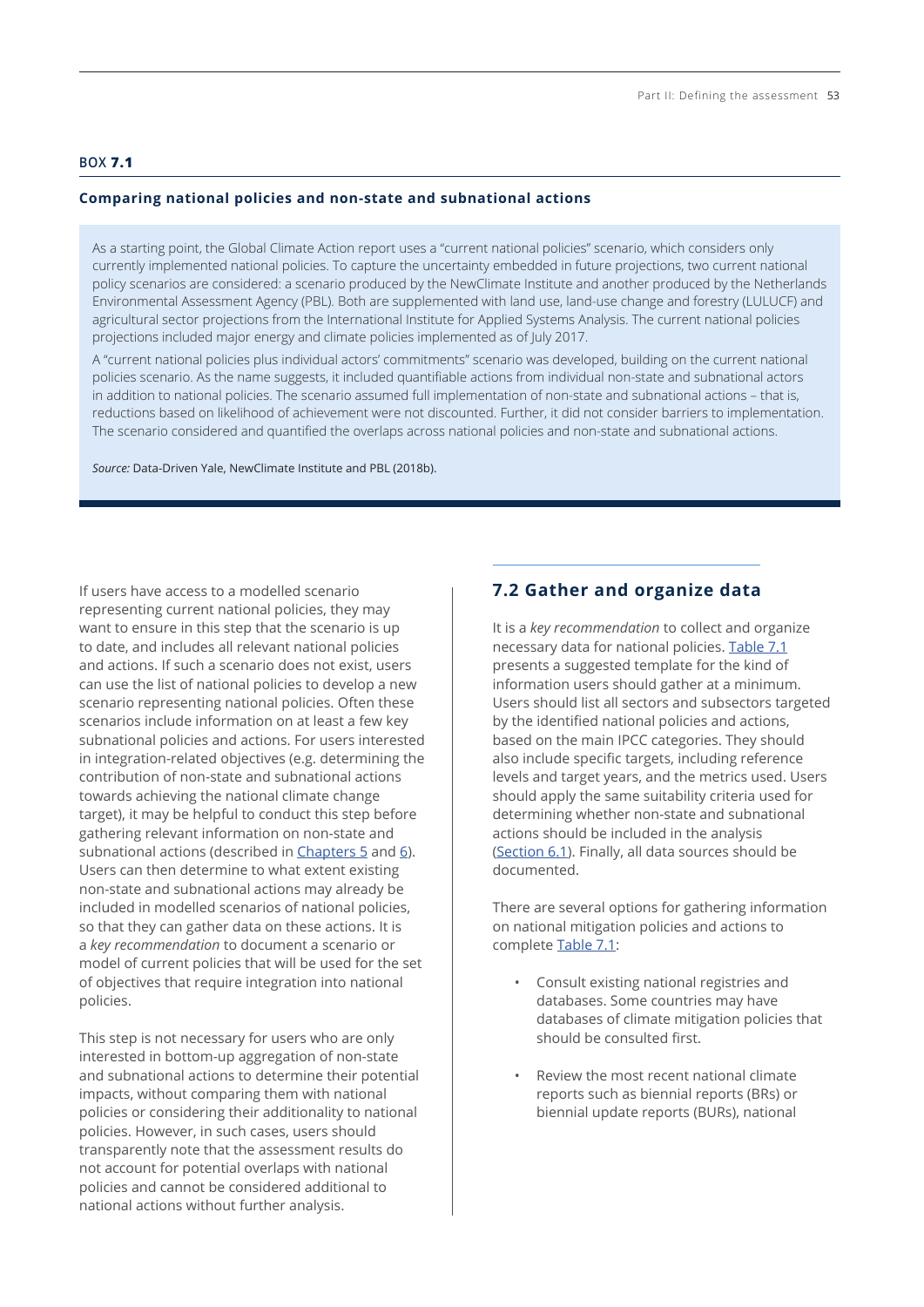#### <span id="page-15-0"></span>**TABLE 7.1**

#### **Template for information gathering on national climate mitigation policies and actions**

|                                                                                     | <b>Hypothetical example</b>                                   |
|-------------------------------------------------------------------------------------|---------------------------------------------------------------|
| Relevant national policies and actions                                              | Reduce emissions from coal power plants                       |
| Share of sector's emissions in national emissions                                   | 10%                                                           |
| (Sub)sector(s) targeted                                                             | Energy                                                        |
| Target (including base/target year and metrics used, if available)                  | Reduce GHG emissions from coal power<br>plants by 30% by 2030 |
| Is this an NDC target (i.e. included in the NDC?) <sup>a</sup>                      | Yes.                                                          |
| Is the policy NDC-specific or does it contribute to achieving the NDC? <sup>a</sup> | Yes                                                           |
| Impact on national emissions projections                                            |                                                               |
| <b>Data sources</b>                                                                 | <b>Environment Ministry</b>                                   |
|                                                                                     |                                                               |

a This information is not needed if users have chosen assessment objectives that are not directly related to the country's NDC.

communications and NDCs.<sup>47</sup> Such reports often include information on climate policies that can be useful. A country's NDC is also likely to provide information on GHG emissions reduction targets at national and/or sectoral level.

- Consult a dedicated national body, if applicable. Some countries have an (inter) ministerial or similar body with oversight of emissions mitigation and/or responsibility for steering the NDC process, which can be useful in filling data gaps.
- Consult relevant line ministries, depending on the assessment objectives, to verify that the information contained in BRs or BURs is up to date, or to confirm whether any new policies are in the pipeline. Official roadmaps can also be a relevant source of potential mitigation policies. However, this can be a resourceintensive exercise.
- Conduct literature reviews and search online databases. Literature reviews can provide additional information and analysis, which may be difficult to obtain from discussions with ministries alone. In general, increasing numbers of organizations are collecting information on mitigation policies and actions, and their effect on national emissions pathways, and are making it available in the form of online, open, searchable portals. The Climate Watch platform and the Climate Action Tracker are two such examples.<sup>48</sup> Climate Change Laws of the World is a global database that includes climate-related laws from 164 countries.<sup>49</sup>
- Consult research organizations, consultancies and other stakeholders – for example, researchers from independent organizations, sector experts, UNFCCC focal points<sup>50</sup> and Global Climate Action portal data providers. This can also be a resource-intensive

<sup>47</sup> BRs and BURs are submitted by Annex I and non-Annex I countries, respectively, to the UNFCCC secretariat, and contain information about national climate mitigation policies. Submitted BRs and BURs are available at: [http://unfccc.int/national\\_reports/](http://unfccc.int/national_reports/biennial_reports_and_iar/submitted_biennial_reports/items/7550.php) [biennial\\_reports\\_and\\_iar/submitted\\_biennial\\_reports/items/7550.](http://unfccc.int/national_reports/biennial_reports_and_iar/submitted_biennial_reports/items/7550.php) [php](http://unfccc.int/national_reports/biennial_reports_and_iar/submitted_biennial_reports/items/7550.php) and [http://unfccc.int/national\\_reports/non-annex\\_i\\_natcom/](http://unfccc.int/national_reports/non-annex_i_natcom/reporting_on_climate_change/items/8722.php) [reporting\\_on\\_climate\\_change/items/8722.php](http://unfccc.int/national_reports/non-annex_i_natcom/reporting_on_climate_change/items/8722.php); the interim NDC registry is available at: [http://www4.unfccc.int/ndcregistry/Pages/](http://www4.unfccc.int/ndcregistry/Pages/Home.aspx) [Home.aspx.](http://www4.unfccc.int/ndcregistry/Pages/Home.aspx)

<sup>48</sup> See: [www.climatewatchdata.org](http://www.climatewatchdata.org) and <http://climateactiontracker.org>.

<sup>49</sup> Further information on the Climate Change Laws of the World database is available at:

[www.lse.ac.uk/GranthamInstitute/climate-change-laws-of-the-world](http://www.lse.ac.uk/GranthamInstitute/climate-change-laws-of-the-world).

<sup>50</sup> UNFCCC focal points for each country are available at: [http://unfccc.int/parties\\_observers/parties/national\\_focal\\_points/](http://unfccc.int/parties_observers/parties/national_focal_points/items/9336.php) [items/9336.php](http://unfccc.int/parties_observers/parties/national_focal_points/items/9336.php).